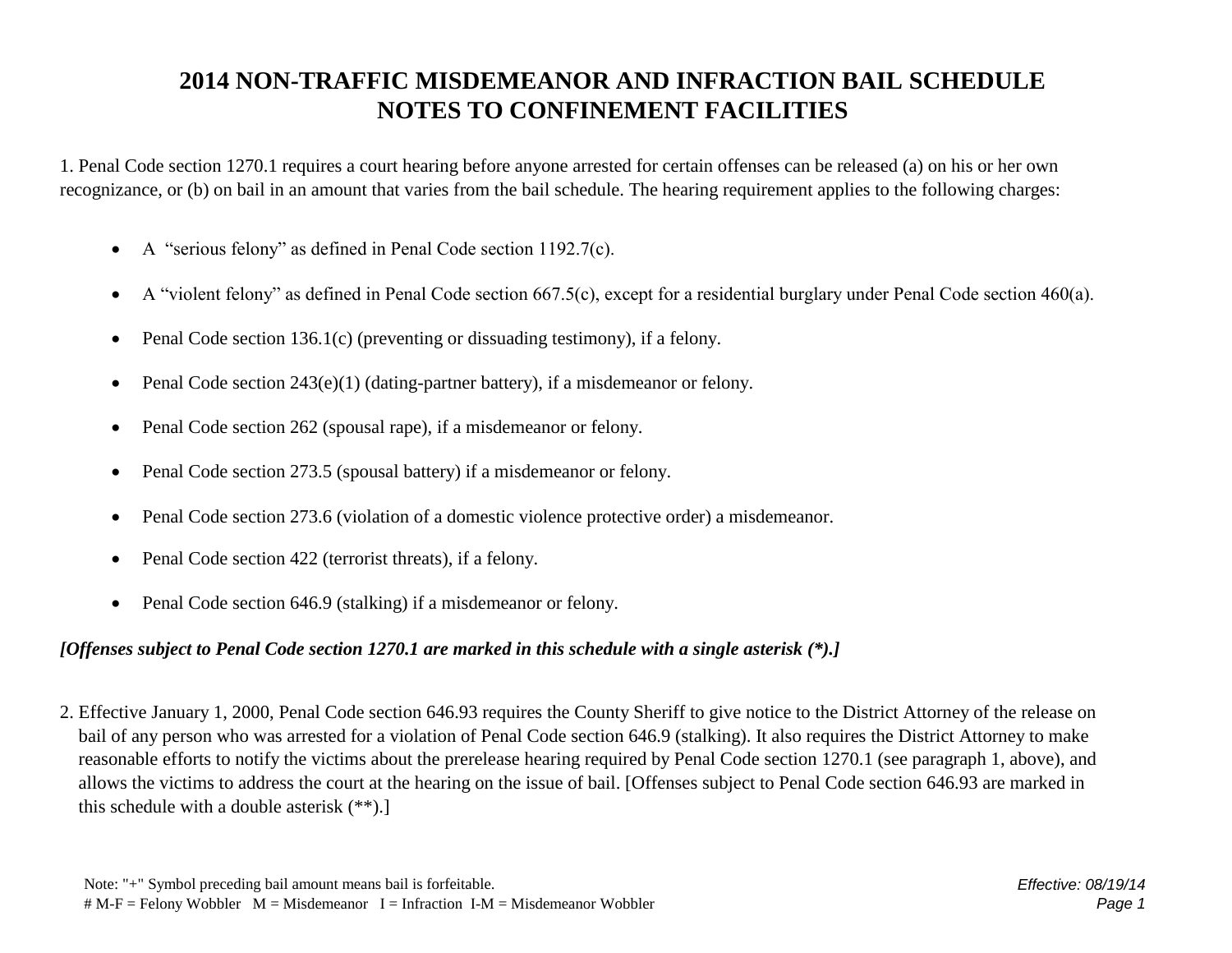## **2014 COUNTYWIDE NON-TRAFFIC MISDEMEANOR AND INFRACTION BAIL SCHEDULE**

| <b>OFFENSE</b> | <b>DESCRIPTION</b>                                                                                                                        | TYPE #                                     | <b>BAIL</b> | <b>MAXIMUM SENTENCE</b>                     |  |
|----------------|-------------------------------------------------------------------------------------------------------------------------------------------|--------------------------------------------|-------------|---------------------------------------------|--|
|                | PENAL CODE                                                                                                                                |                                            |             |                                             |  |
| <b>NOTE</b>    | \$10,000 bail for unscheduled M-F "wobbler"                                                                                               |                                            |             |                                             |  |
| <b>NOTE</b>    | \$5,000 bail for unscheduled Penal Code misdemeanors with 1 year                                                                          |                                            |             | maximum sentence                            |  |
| <b>NOTE</b>    | \$5,000 bail for unscheduled Penal Code misdemeanors with 6 months                                                                        | maximum sentence                           |             |                                             |  |
| <b>NOTE</b>    | \$100 bail for unscheduled Penal Code infractions                                                                                         |                                            |             |                                             |  |
|                | <b>LOCAL</b>                                                                                                                              |                                            |             |                                             |  |
|                | <b>MUNICIPAL CODES</b>                                                                                                                    |                                            |             |                                             |  |
|                | NOTE: \$150 base bail for all unscheduled Local Municipal Code<br>within the local Municipal code                                         |                                            |             | misdemeanors unless a different bail is set |  |
|                | NOTE: \$50 base bail for all unscheduled Local Municipal Code within<br>the local Municipal code                                          | infractions unless a different bail is set |             |                                             |  |
|                | All infractions & misdemeanors adopted pursuant to a local municipal code are eligible for bail forfeiture unless prohibited by the code. |                                            |             |                                             |  |
| 69             | Resist officer by threats                                                                                                                 | $#M-F$                                     | \$20,000    | 1 year                                      |  |
| 71             | Threaten injury to pub official                                                                                                           | $#M-F$                                     | \$20,000    | 1 year                                      |  |
| 76             | Threaten GBI pub. off/judge                                                                                                               | $#M-F$                                     | \$20,000    | 1 year                                      |  |
| 95.1           | Threaten juror                                                                                                                            | $\#M-F$                                    | \$15,000    | 1 year                                      |  |
| 96.5           | Obstruct justice by judicial officer                                                                                                      | M                                          | \$10,000    | 1 year                                      |  |
| 112/113        | Manufacturing false documents to conceal citizenship                                                                                      | M                                          | \$5,000     | 1 year                                      |  |
| 135.5          | Alter evidence in officer discipline proceeding                                                                                           | M                                          | \$5,000     | 6 months                                    |  |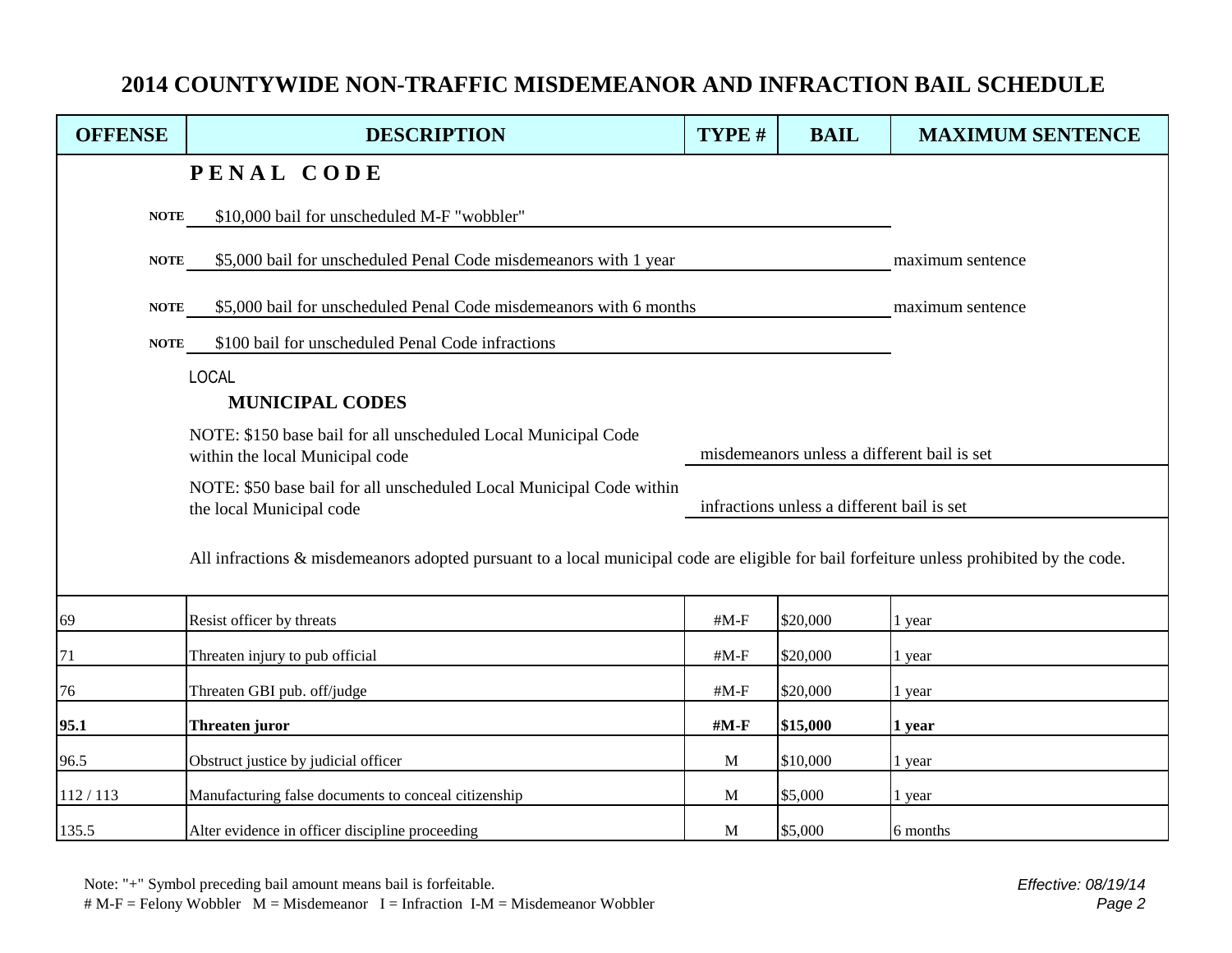| 136.1 $(a)$ , $(b)$                | Witness intimidation/tampering                                         | $#M-F$       | \$10,000 | 1 year                                    |
|------------------------------------|------------------------------------------------------------------------|--------------|----------|-------------------------------------------|
| 139                                | Felon threatening witness                                              | $#M-F$       | \$10,000 | 1 year                                    |
| 140                                | Threatening witness, victim, informant                                 | $#M-F$       | \$15,000 | 1 year                                    |
| 148(a)(1) (a)(2)                   | Interfering with officer and police radio transmissions                | $\mathbf M$  | \$5,000  | 1 year                                    |
| 148(b),(d)                         | Resisting an officer, etc., with removal of weapon                     | $#M-F$       | \$20,000 | 1 yr and \$1,000                          |
| 148.1                              | False bomb report                                                      | $#M-F$       | \$10,000 | 1 year                                    |
| 148.2                              | Interfere with emergency personnel                                     | M            | \$5,000  | 6 months                                  |
| 148.4(a)                           | Tamper with or false fire alarm                                        | M            | \$5,000  | 1 yr and/or \$1,000                       |
| 151(a)(1)                          | Advocate killing or injuring officer                                   | $\mathbf{M}$ | \$20,000 | 6 months                                  |
| 166(a)(4)                          | Contempt of Court: violation of order connected with domestic violence | M            | \$20,000 |                                           |
| PC $166(b)(1)$                     | Contempt of Court: violation of order connected with stalking          | M            | \$20,000 | 1 yr and \$5,000                          |
| PC $166(c)(1)$                     |                                                                        | M            | \$20,000 |                                           |
| PC 166                             | Contempt of Court: All Other                                           | M            | \$10,000 |                                           |
| 171c/171d                          | Bringing loaded firearm in specified offices                           | $#M-F$       | \$10,000 | 1 year (d) = conditions for M-F           |
| 186.28                             | Supply firearm used in felony by criminal street gang member           | $\#M-F$      | \$25,000 | 1 year                                    |
| 192(c) $(1)$ , $(2)$ , $(3)$<br>PC | Vehicular manslaughter                                                 | $#M-F$       | \$25,000 | 1 yr and \$1,000 (PC 672)                 |
| 217.1(a)                           | Assault on public official                                             | $#M-F$       | \$10,000 | 1 year                                    |
| 236                                | False imprisonment                                                     | $#M-F$       | \$10,000 | 1 year (M-F if certain conditions PC 237) |
| $241(b)$ PC                        | Assault on policeman/fireman                                           | M            | \$10,000 | 1 yr and/or \$2,000                       |
| 242 PC                             | <b>Battery</b>                                                         | M            | \$5,000  | 6 months                                  |
| 243(a)                             | <b>Battery</b>                                                         | M            | \$5,000  | 6 months                                  |
| $243(b)$ PC                        | Battery on police officer (w/o resulting injury)                       | M            | \$5,000  | 1 yr and/or \$2,000                       |
| 243(c)(1) PC                       | Battery on police officer (w/injury)                                   | $#M-F$       | \$10,000 | 1 year or \$2,000                         |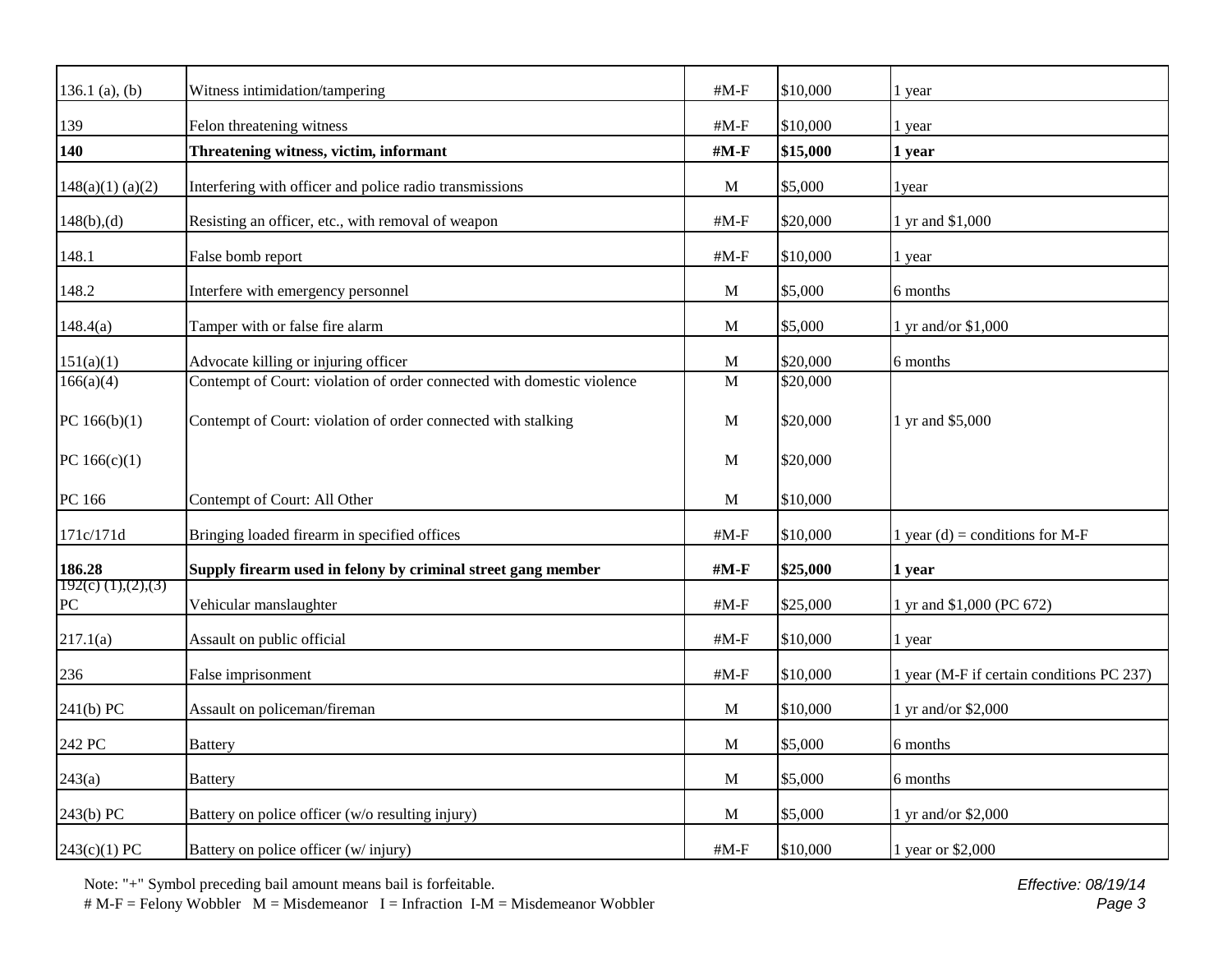| 243(d)         | Battery (w/serious bodily injury)                      | $#M-F$                  | \$20,000 | 1 year                                                      |
|----------------|--------------------------------------------------------|-------------------------|----------|-------------------------------------------------------------|
| 243(e) PC *    | Battery on non-cohabiting former spouse, other         | M                       | \$15,000 | 1 year and/or \$2,000                                       |
| 243.2          | Battery on school grounds, parks, or hospitals         | M                       | \$5,000  | 1 year                                                      |
|                | if injury $=$                                          | $#M-F$                  | \$10,000 |                                                             |
| 243.3          | Battery against public transit                         | $\mathbf M$             | \$5,000  | 1 year                                                      |
| $243.4(a)-(c)$ |                                                        | $#M-F$                  | \$20,000 |                                                             |
| 243.4(a)       | Sexual battery                                         | M                       | \$10,000 | 1 year                                                      |
|                | if injury $=$                                          | $\#M\text{-}\mathrm{F}$ | \$10,000 |                                                             |
| 243.6          | Battery on school employee                             | M                       | \$5,000  | 1 year                                                      |
| 243.7          | Battery against juror                                  | $#M-F$                  | \$20,000 | 1 year                                                      |
| $244.5$ (c)    | Assault on peace officer w/ a stun gun or taser        | $#M-F$                  | \$20,000 | 1 year and \$1,000                                          |
| 245(a)(1) PC   | Assault with deadly weapon                             | $#M-F$                  | \$10,000 | 1 yr and/or \$10,000                                        |
| 245(a)(2) PC   | Assault with firearm                                   | $#M-F$                  | \$15,000 | 1 yr and/or \$10,000<br>(6 mos. min under PC 1203.09 5)     |
| 246 PC         | Shoot firearm at inhabited, occupied bldg or vehicle   | $#M-F$                  | \$20,000 | 1 yr and \$1,000 (PC 672)<br>(6 mos. min under PC 1203.095) |
| 246.3          | Gross negligent discharge of firearm                   | #M-F                    | \$20,000 | 1 year                                                      |
| 247            | Discharge of firearm at bldg or vehicle (not occupied) | $#M-F$                  | \$10,000 | 1 year                                                      |
| 247.5          | Discharge laser at aircraft                            | $#M-F$                  | \$20,000 | 1 year                                                      |
| 248            | Interfere with operations of aircraft                  | $\mathbf{M}$            | \$5,000  | 1 year                                                      |
| 261.5(c)(d)    | Unlawful sexual intercourse with minor                 | $#M-F$                  | \$10,000 | 1 year                                                      |
| 270 PC         | Failure to provide support to minor child              | $#M-F$                  | \$5,000  | 1 yr and/or \$2,000                                         |
| 271/271a       | Desertion/Abandonment of child under 14                | $#M-F$                  | \$10,000 | 1 year                                                      |
| 272 PC         | Contributing to delinquency/dependency of juvenile     | M                       | \$5,000  | 1 yr and/or \$2,500                                         |
| 273a(1)        | Injury or endangerment of child                        | $\#M-F$                 | \$10,000 | 1 year                                                      |
| 273d           | Corporal punishment on child (cruel or inhuman)        | $#M-F$                  | \$20,000 | 1 year                                                      |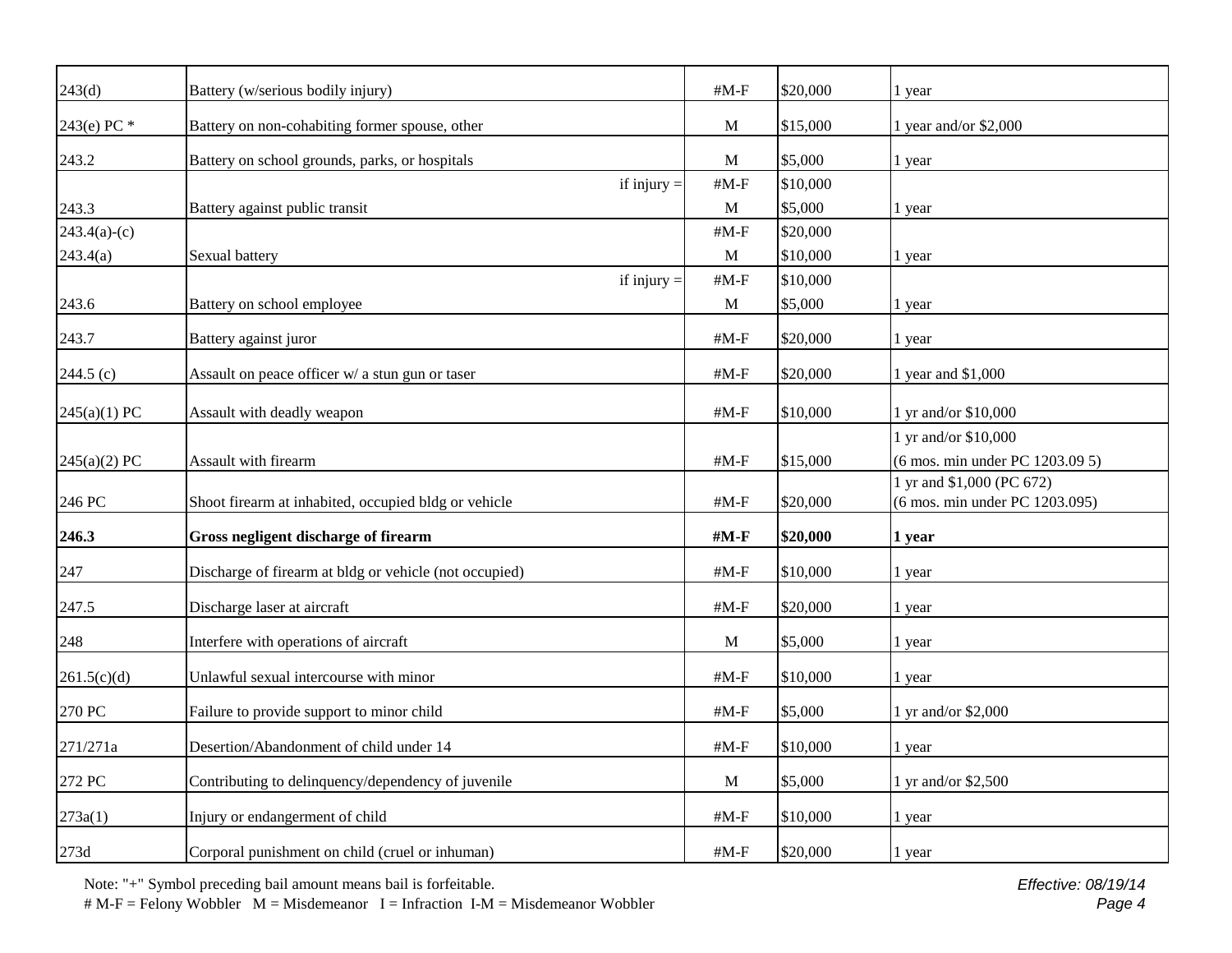|                |                                                          |                         |                   | 1 yr and/or \$6,000 (mandatory miniumums |
|----------------|----------------------------------------------------------|-------------------------|-------------------|------------------------------------------|
| 273.5          | Domestic Violence / inflicting corporal injury           | $#M-F$                  | \$20,000          | for subsequent committed within 7 years  |
| 273.6 PC *     | Violation of restraining order                           | $#M-F$                  | \$20,000          | 1 yr and/or \$1,000                      |
| 273.65         | Violation of protective order                            | M                       | \$20,000          | 1 year                                   |
| 273.7          | Disclosing location of domestic violence shelter         | M                       | \$5,000           | 6 months                                 |
| 278            | Child abduction                                          | $\#M\text{-}\mathrm{F}$ | \$10,000          | 1 year                                   |
| 278.5          | Child abduction in violation of custody/visitation order | $#M-F$                  | \$20,000          | 1 year                                   |
| 280(a)         |                                                          | $\mathbf{M}$            | \$5,000           |                                          |
| (b)            | Child concealment                                        | $#M-F$                  | \$10,000          | 1 year                                   |
| 286(b)(1)      | Sodomy                                                   | $#M-F$                  | \$10,000          | 1 year                                   |
| 288(c)(1)      | Lewd act with child 14/15 years                          | # $M-F$                 | \$10,000          | 1 year                                   |
| (c)(2)         | Lewd act with dependent child by caretaker               | $\#M\text{-}\mathrm{F}$ | \$25,000          |                                          |
| 288a(b)(1)     | Oral copulation with minor                               | $#M-F$                  | \$10,000          | 1 year                                   |
| 288.2(a),(b)   | Harmful matter sent with intent to seduce minor          | $\#M\text{-}\mathrm{F}$ | \$10,000          | 6 months                                 |
| 289(c)         | Sexual penetration of disabled, mentally ill             | $#M-F$                  | \$20,000          | 1 year                                   |
| 289(h)         | Sexual penetration of minor                              | $\#M\text{-}\mathrm{F}$ | \$15,000          | 1 year                                   |
| 289.5          | Sex offender - Flight to Calif. to avoid prosecution     | M                       | \$10,000          | 6 months                                 |
| $290(g)(1)$ PC | Failure to register                                      | M                       | \$5,000           | 1 yr and \$1,000 plus additional fines   |
| 290.95         | Failure to disclose 290 reg. Status                      | M                       | \$5,000           | 6 months                                 |
|                |                                                          | $\#M\text{-}\mathrm{F}$ | \$15,000 if prior |                                          |
| $313.1$ (a-d)  | Distributing harmful matter to minor                     | $\mathbf M$             | \$10,000          | 1 year                                   |
| 314.1          | Lewd or obscene conduct; indecent exposure               | M                       | \$10,000          |                                          |
| 330            | Unlawful gambling                                        | M                       | \$1,500           | 6 months                                 |
| 332            | Theft by Fraud, trick or cheating                        | M                       | \$5,000           | 6 months                                 |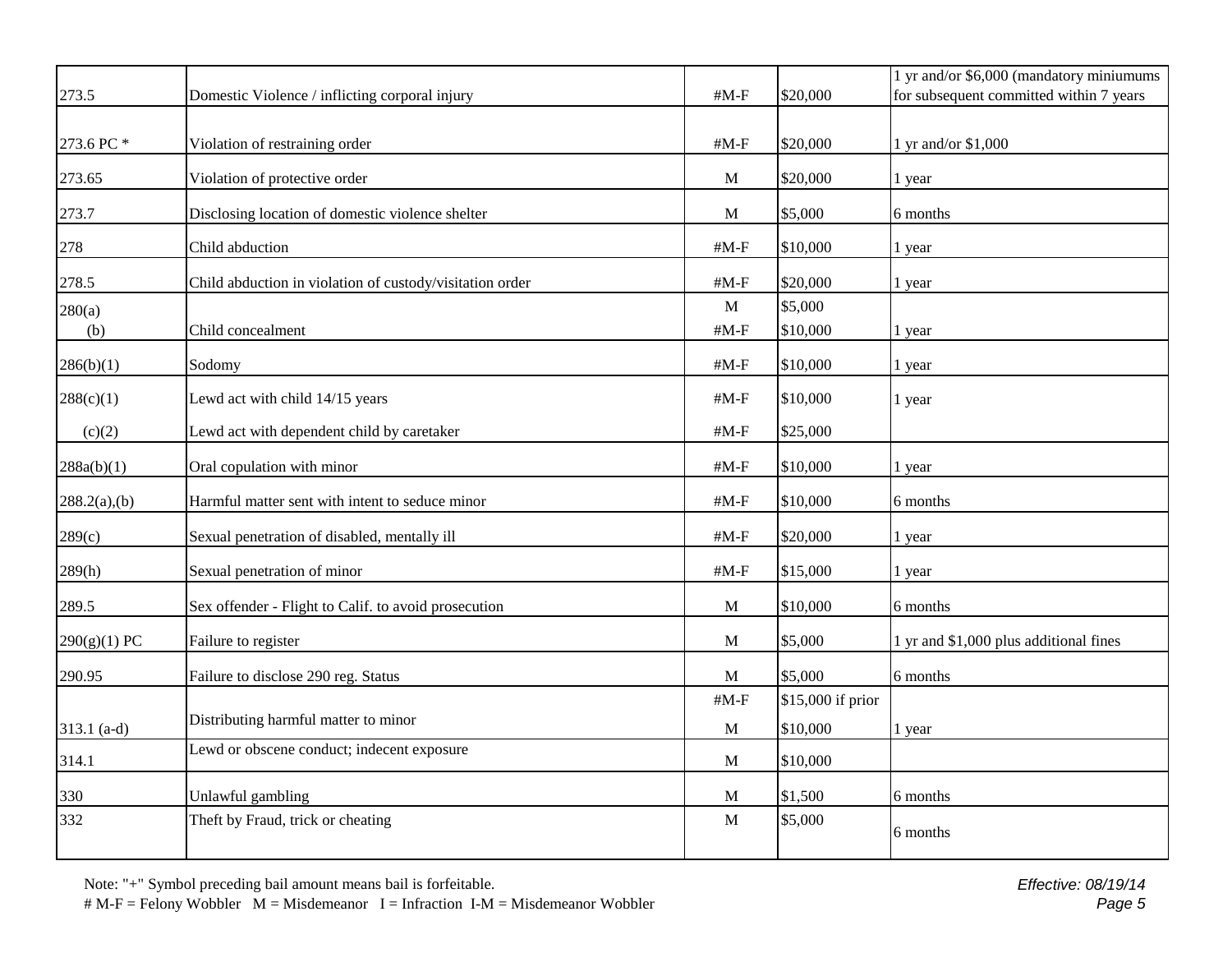| 337j(a)    |                                                      |              |                                                       |                                      |
|------------|------------------------------------------------------|--------------|-------------------------------------------------------|--------------------------------------|
| (b), (c)   |                                                      |              |                                                       |                                      |
| (f)        | Controlled game offenses without license             | M            | \$2,500                                               | 1 year                               |
|            |                                                      |              |                                                       |                                      |
| 347(b)     | False report of adulterated food or medicine         | $#M-F$       | \$10,000                                              | 1 year                               |
| 368(b)     | Elder/dependent adult abuse with GBI                 | $#M-F$       | \$20,000                                              | 1 year                               |
| 368 $(c)$  | Elder/dependent adult abuse without GBI              | $\mathbf M$  | \$15,000                                              | 6 months                             |
| 368(d)     | Non-caretaker theft from elder/dependent adult       | $#M-F$       | \$10,000                                              | 1 year                               |
| 368(e)     | Caretaker theft from elder/dependent adult           | $#M-F$       | \$15,000                                              | 1 year                               |
| 369g       | Trespass on railroad or rail-line track (joy riding) | M            | \$1,500                                               | 6 months                             |
| 369(i)     | Trespass on railroad property                        | $\mathbf{M}$ | \$1,500                                               | 6 months                             |
| 372        | <b>Public Nuisance</b>                               | M            | \$2,500                                               |                                      |
| 374c       | Shooting on public highway                           | M            | \$20,000                                              | 6 months                             |
| 374.2      | Harmful sewer dumping                                | M            | \$10,000                                              | 1 year (felony if repeated offenses) |
| 374.3 PC   | Dumping                                              | $\bf{I}$     | $+ $100$ base plus<br>penalty                         | \$1000 (\$100 min)                   |
| 374.3(h)   | Dumping in commercial quantities                     | M            | \$5,000                                               | 6 months                             |
| 374.4 PC   | Littering                                            | $\bf{I}$     | $+ $100$ base plus<br>penalty                         | \$1000 (\$100 min)                   |
| 374.7      | Dumping of waste in waters                           | M            | \$1,500                                               | No CJ specified - just fines         |
| 375(a),(b) | Release of hazardous material                        | $#M-F$       | \$5,000                                               | 1 year                               |
| 402        | Interference with emergency personnel                | $\mathbf M$  | \$5,000                                               | 6 months                             |
| 404.6(a)   | Incitement to riot                                   |              |                                                       |                                      |
| (c)        | in jail/prison w/GBI                                 | $#M-F$       | $$10,000 $25,000$ 1 year 1 year                       |                                      |
| 405 PC     | Riot                                                 | M            | \$5,000                                               | 1 yr and/or \$1,000                  |
| 409        | Refusal to disperse when ordered                     | M            | \$2,500                                               | 6 months                             |
| 415 PC     | Disturbing the peace                                 | $I-M$        | $I: + $25 \text{ base}$<br>plus penalty<br>M: \$1,000 | I: \$250<br>M: 6 months              |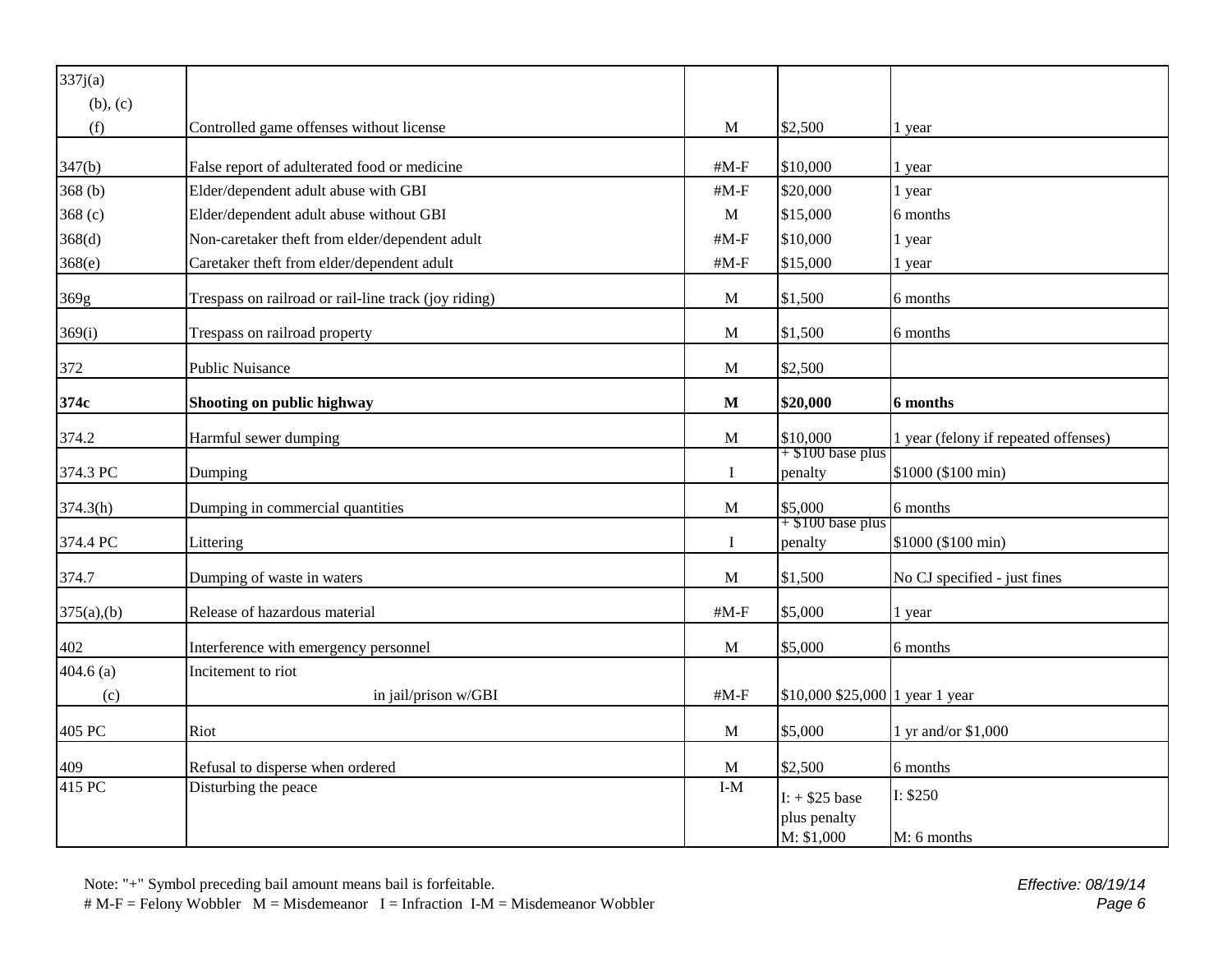| 417(a)(1) PC | Brandishing/exhibiting - threatening with weapon       | $\mathbf{M}$            | \$5,000  | 6 mos. and \$1,000                        |
|--------------|--------------------------------------------------------|-------------------------|----------|-------------------------------------------|
|              |                                                        |                         |          | (30 days min)                             |
|              |                                                        |                         |          | 1 yr and \$1,000 max and mandatory 3 mos. |
|              |                                                        |                         |          | min if brandished in presence of person   |
|              |                                                        |                         |          | cleaning up graffiti or vandalism [6]     |
| 417(a)(2) PC | Brandishing/exhibiting - threatening with firearm      | $\mathbf M$             | \$10,000 | months]<br>6 mos. and \$1,000             |
|              |                                                        |                         |          | (3 mos. min under PC 1203.09 5)           |
|              |                                                        |                         |          | 1 yr and \$1,000 max and mandatory 3 mos. |
|              |                                                        |                         |          | min if brandished in presence of person   |
|              |                                                        |                         |          | cleaning up graffiti or vandalism         |
| 417.4        | Brandishing a fake firearm                             | M                       | \$5,000  | 6 months                                  |
| 417.6(a)     | Serious bodily injury while brandishing                | $\mathbf M$             | \$20,000 | 1 year                                    |
| 420.1        | Obstructing entry on land                              | I                       | \$500    | Max fine                                  |
| $422\; *$    | Terrorist threats, threats to commit crime             | $\#M\text{-}\mathrm{F}$ | \$20,000 | 1 year                                    |
| 422.6        | Use of force, threats to interfere with civil rights   | M                       | \$5,000  | 1 year                                    |
| 459          | <b>Burglary</b>                                        | $#M-F$                  | \$5,000  | 1 year                                    |
| 463(c)       | Looting                                                | $#M-F$                  | \$5,000  | 1 year                                    |
| 468          | Unlawful possession of sniperscope                     | M                       | \$10,000 | 1 year                                    |
| 481.1(b)     | Counterfeiting Public Transport Fare Ticket (misd)     | M                       | \$2,500  |                                           |
| 484          | Petty theft                                            | M                       | \$2,500  | 6 months                                  |
| 487          | Grand theft                                            | $\#M\text{-}\mathrm{F}$ | \$5,000  | 1 year                                    |
| 496          | Possession of stolen property                          | $\#M\text{-}\mathrm{F}$ | \$5,000  | 1 year                                    |
| 496d         | Purchase/receive stolen vehicles, vessels or equipment | $\mathbf M$             | \$5,000  |                                           |
| 499b PC      | Joyriding - taking vehicle without owner's consent     | M                       | \$2,500  | 90 days and/or \$400                      |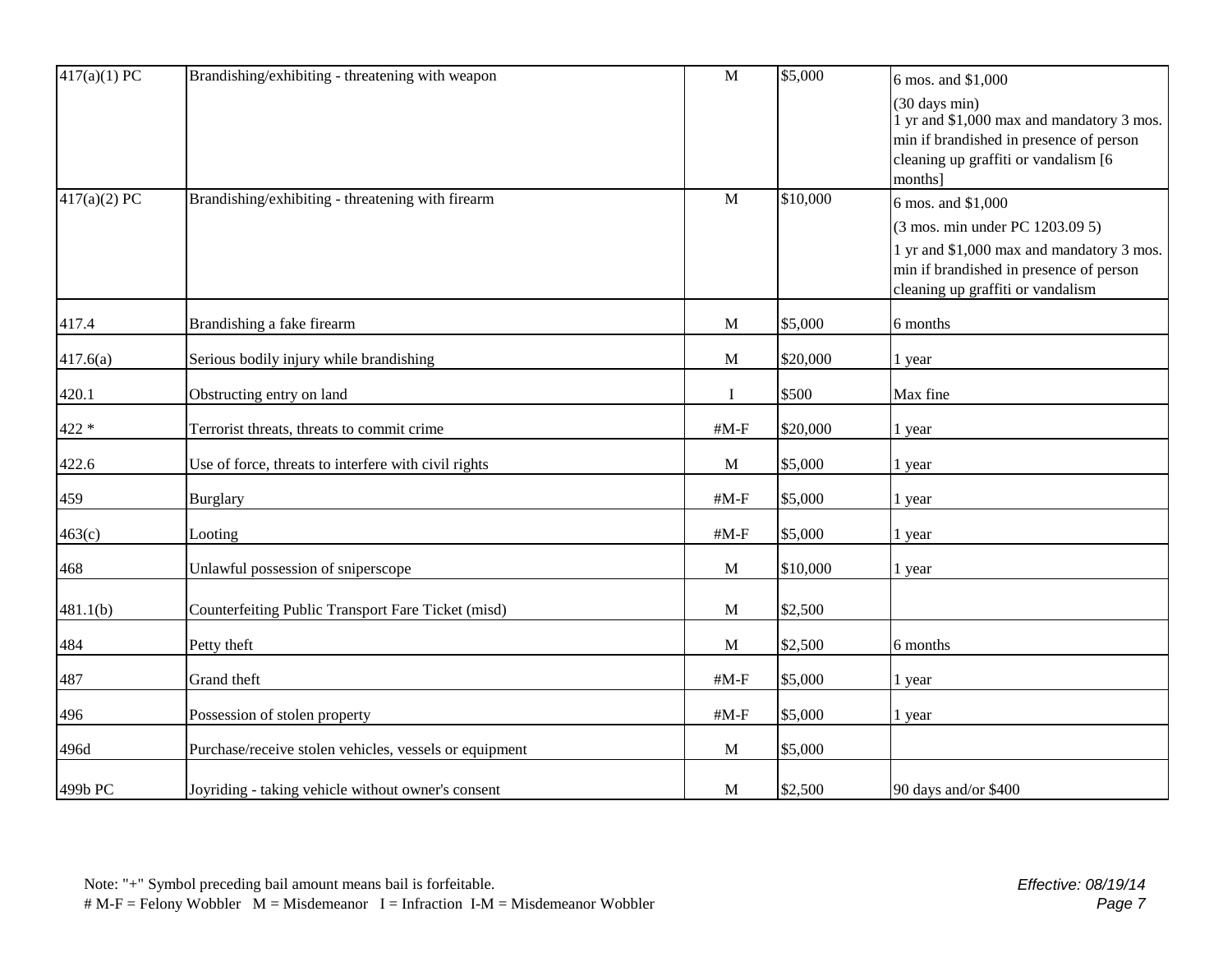| $502(c)(1-5)$ | Unlawful computer access                                                                   | $#M-F$       | \$5,000  | 1 year                                                                                                                                                 |
|---------------|--------------------------------------------------------------------------------------------|--------------|----------|--------------------------------------------------------------------------------------------------------------------------------------------------------|
| $502(c)(6-8)$ | Computer Fraud                                                                             |              | \$2,500  | Depends on value of computer<br>services $502(c)(8)$ - No injury = I w\$250<br>fine.<br>Loss less than $$5000 = M w/$5,000$ fine &<br>1 yr CJ or both. |
| 502(c)(9)     | <b>Computer Fraud</b>                                                                      |              | \$2,500  | L h \$5 000 fi \$5000<br>No injury = $I w/250$ fine.                                                                                                   |
| 530.5         | Using personal I.D. info of another to obtain credit, goods or services in<br>other's name | $\#M-F$      | \$10,000 | 1 year                                                                                                                                                 |
|               |                                                                                            |              |          |                                                                                                                                                        |
| 532d          | False representation to solicit for charity                                                | M            | \$5,000  | 1 year                                                                                                                                                 |
| 538d PC       | Representing self as peace officer                                                         | M            | \$5,000  | 6 mos. and/or \$1,000                                                                                                                                  |
| 594(b)(1)     | Vandalism more than \$50,000                                                               | $#M-F$       | \$10,000 | 1 year                                                                                                                                                 |
| 594(b)(2)     | between \$5,000 - \$50,000                                                                 | $#M-F$       | \$5,000  | 1 year                                                                                                                                                 |
| 594(b)(3)     | between \$400 - \$5,000                                                                    | $\mathbf M$  | \$5,000  | 1 year                                                                                                                                                 |
| 594(b)(4)     | less than \$400                                                                            | $\mathbf M$  | \$2,500  | 6 months                                                                                                                                               |
| 594(b)(4)(B)  | less than \$400 with prior vandalism                                                       | M            | \$5,000  | 1 year                                                                                                                                                 |
| 597(b) PC     | Cruelty to animals                                                                         | $#M-F$       | \$10,000 | 6 months and \$20,000                                                                                                                                  |
| 601           | Trespass by threat to cause serious bodily injury                                          | # $M-F$      | \$7,500  | 1 year                                                                                                                                                 |
| 602(j)        | Trespass to interfere                                                                      | M            | \$2,500  | 1 year                                                                                                                                                 |
| 602(n)        | Refusal to leave property                                                                  | M            | \$2,500  | 1 year                                                                                                                                                 |
| 602(p)        | Refusal to leave public building                                                           | M            | \$2,500  | 1 year                                                                                                                                                 |
| 602(u)        | Refusal to leave women's shelter                                                           | M            | \$5,000  | 1 year                                                                                                                                                 |
| 602.1         | Obstructing business                                                                       | $\mathbf{M}$ | \$2,500  | 90 days                                                                                                                                                |
| 602.5         | Unauthorized entry of dwelling                                                             | M            | \$5,000  | 6 months                                                                                                                                               |
| 602.9         | Unlawful possession to rent property of another                                            | M            | \$5,000  | 6 months                                                                                                                                               |
|               |                                                                                            |              |          |                                                                                                                                                        |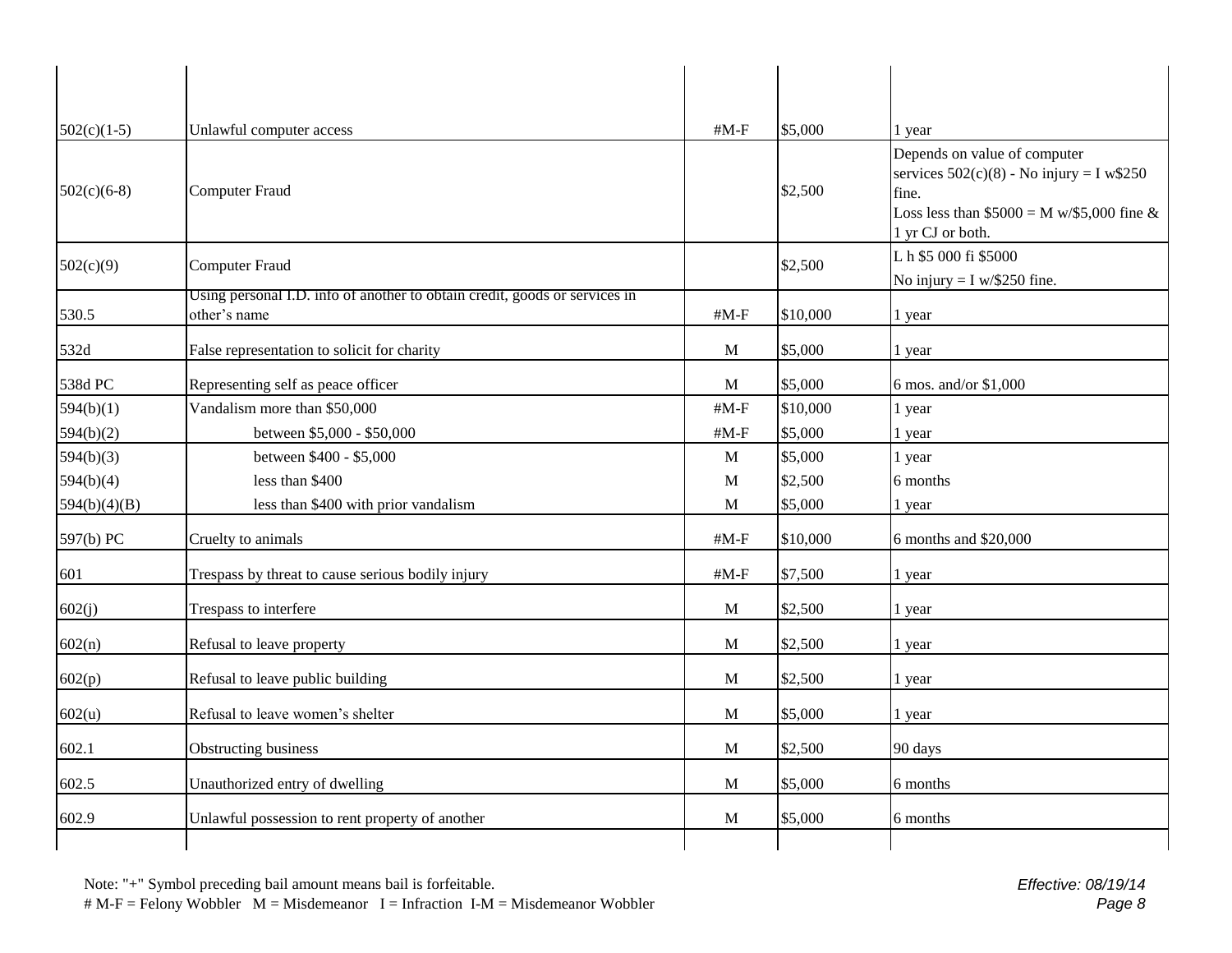| 626.2          | Trespass onto university, state university, or community college after<br>suspension/dismissal                                            | M            | \$2,500                           | 6 months                                                         |
|----------------|-------------------------------------------------------------------------------------------------------------------------------------------|--------------|-----------------------------------|------------------------------------------------------------------|
|                |                                                                                                                                           |              |                                   |                                                                  |
| 626.6          | Refusal to leave college or university campus                                                                                             | M            | \$2,500                           | 6 months                                                         |
| 626.7          | Unlawful reentry, refusal to leave campus                                                                                                 | M            | \$2,500                           | 6 months                                                         |
| 626.8          | Disruptive presence at school                                                                                                             | M            | \$2,500                           | 6 months                                                         |
| 626.9          | Possession of firearm within 1,000 feet of school                                                                                         | $#M-F$       | \$10,000                          | 1 year                                                           |
| 626.10         | Bringing weapons onto school grounds                                                                                                      | $#M-F$       | \$15,000                          | 1 year                                                           |
| 626.85         | Drug offenders on school grounds                                                                                                          | $\mathbf{M}$ | \$5,000                           | 6 months                                                         |
| 626.95         | Possession of firearm on school grounds                                                                                                   | $#M-F$       | \$10,000                          | 1 year                                                           |
| 637.7          | Unlawful invasion of privacy by electronic devices                                                                                        | M            | \$5,000                           | 6 months                                                         |
| 637.9          | Prohibited activities of list broker re pers info of minor                                                                                | M            | \$5,000                           | 6 months                                                         |
| 640 PC         | Public transportation infractions: fare evasion; misusing tickets; playing music;<br>spitting; disturbing others; smoking/eating/drinking | I            | $+$ \$60 base<br>plust penalty    | \$250 and 48 hrs community service                               |
| $646.9 * (**)$ | <b>Stalking</b>                                                                                                                           | $#M-F$       | \$25,000                          | 1 year                                                           |
| 647(b)         | Prostitution                                                                                                                              | M            | $$2,500 + 500$ for<br>each add'l. | 6 months and /or $$1,000$                                        |
| 647(c)         | <b>Aggressive Panhandling</b>                                                                                                             | M            | \$2,500                           |                                                                  |
| 647(e)         | <b>Illegal Lodging</b>                                                                                                                    | M            | \$2,500                           |                                                                  |
| 647(f)         | Drunk in Public                                                                                                                           | M            | \$2,500                           |                                                                  |
| 647(h)         | Loitering                                                                                                                                 | M            | \$2,500                           | 6 months                                                         |
| 647(i)         | "Peeping Tom"                                                                                                                             | M            | \$5,000                           | 6 months                                                         |
| 647(j)         | Unlawful lodging                                                                                                                          | M            | \$2,500                           | 6 months                                                         |
| 647(k)         | Invasion of privacy - viewing into fitting room, bathroom, etc.                                                                           | $\mathbf M$  | \$5,000                           | 6 months                                                         |
| 647.6 PC       | Child molestation $(647.6(a)$ is only a M)                                                                                                | $#M-F$       | \$10,000                          | 1 yr and/or \$1,000, plus additional fines<br>(PC 290.3; 294(a)) |
|                | Note: "+" Symbol preceding bail amount means bail is forfeitable.                                                                         | $#M-F$       | \$5,000                           | 1 vear subsequent offenses<br>Effective: 08/19/14                |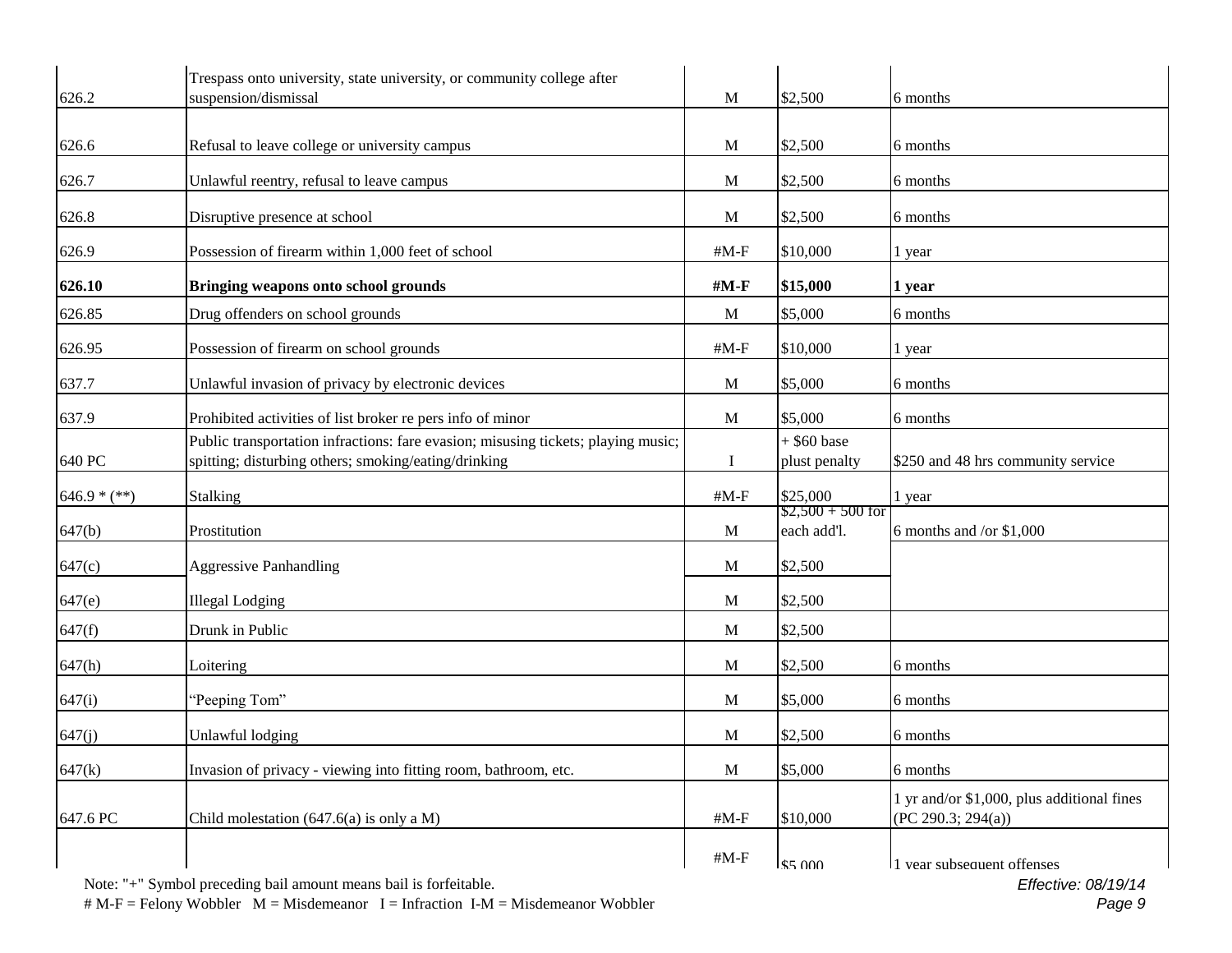| $653f(d)$ PC                     | Soliciting the sale of narcotics                       | (prior)                 | 40,000<br>\$2,500                | , jim omoorqurus ollelloro<br>6 months = $1st$ offense |
|----------------------------------|--------------------------------------------------------|-------------------------|----------------------------------|--------------------------------------------------------|
|                                  |                                                        | M                       |                                  |                                                        |
| 653g                             | Loitering on school grounds                            | M                       | \$2,500                          | 6 months                                               |
| 653m                             | Annoying telephone calls                               | M                       | \$5,000                          | 1 year                                                 |
|                                  |                                                        |                         |                                  |                                                        |
| 653.22                           | Loitering to commit prostitution                       | M                       | \$2,500                          | 6 months                                               |
| 653.23                           | Recruit, aiding in committing prostitution             | M                       | \$10,000                         | 6 months                                               |
| 666                              | Petty Theft (prior conviction for certain offenses)    | $#M-F$                  | \$5,000                          | 1 year                                                 |
| 853.7                            | Willful violation of promise to appear                 | M                       | \$2,500                          | 6 months                                               |
| 1203.2                           | Violation of Misdemeanor Probation                     | M                       | No Bail until set<br>by court    |                                                        |
| 1320                             | Failure to appear after O.R.                           | M                       | \$5,000                          | 6 months                                               |
| 3003.5                           | Unlawful cohabitation between registered sex offenders | M                       | \$2,500                          | (Not stated)                                           |
| 4532(c)(2)                       | Escape [only $(c)(2)$ is a misdemeanor]                | M                       | \$10,000                         | 1 year (all others are felonies)                       |
| 4550(b)                          | Rescue of prisoner                                     | $\#M\text{-}\mathrm{F}$ | \$10,000                         | 1 year                                                 |
| 4570                             | Unauthorized communication with prisoner               | M                       | \$2,500                          | 6 months                                               |
| 4570.5                           | False I.D. to enter prison                             | M                       | \$5,000                          | 6 months                                               |
| 11411(a)<br>(b)<br>(c)<br>(b)(c) | Terrorism                                              | M                       | \$10,000<br>\$10,000<br>\$10,000 | 1 year<br>1 year<br>1 year                             |
| 12025(a)(2) PC                   | Carrying concealed firearm on person                   | $#M-F$                  | \$10,000                         | 1 yr and/or \$1,000                                    |
| 12031 PC                         | Carrying loaded firearm in public place or vehicle     | M                       | \$10,000                         | 6 mos. and/or \$1,000                                  |
| 12590(a)(2)                      | Picketing with a loaded gun in car                     | M                       | \$10,000                         | 6 months                                               |
| (a)(3)                           | Picketing with a deadly weapon                         | $\mathbf{M}$            | \$5,000                          | 6 months                                               |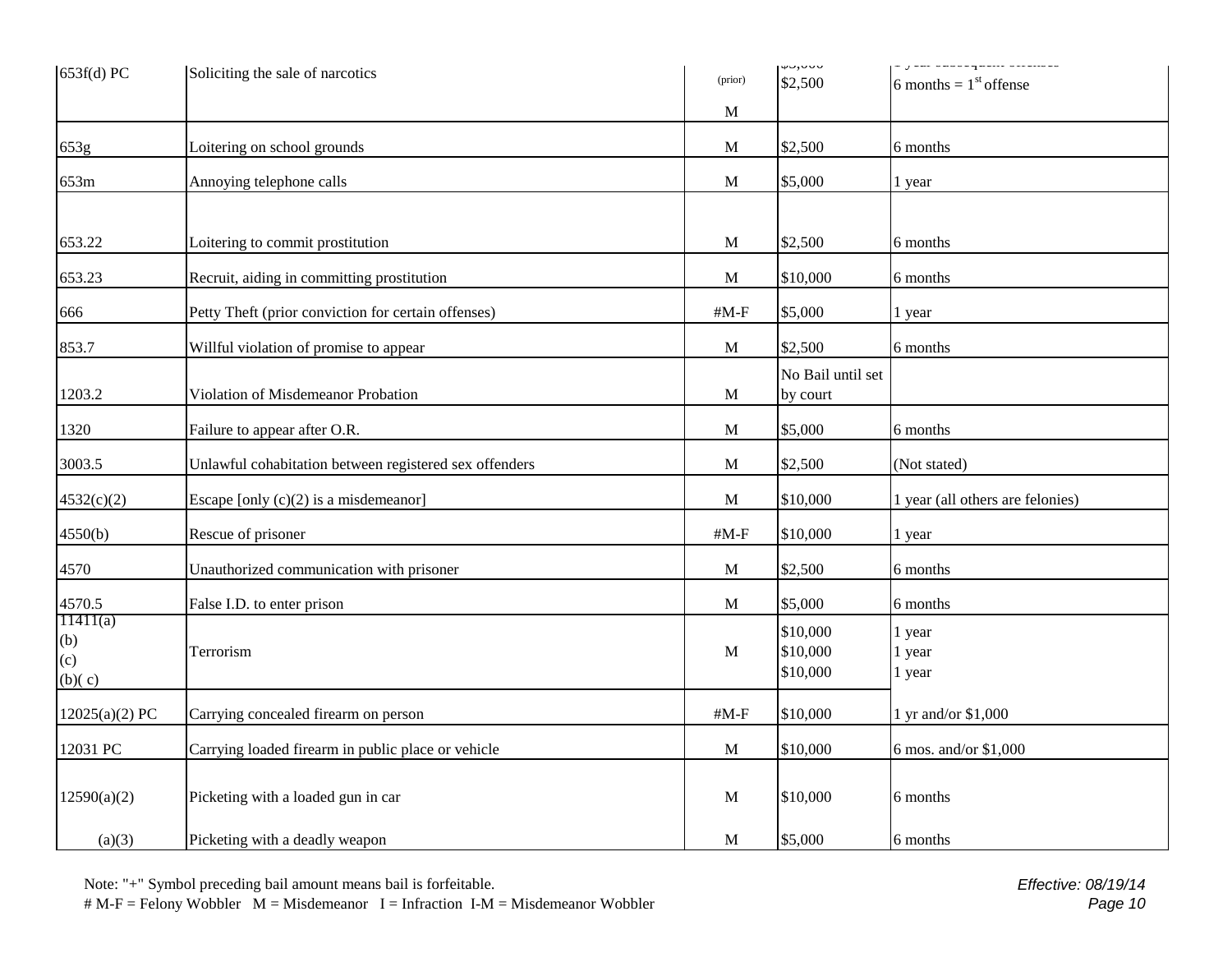| 17500 |                                                   |       | 10.000<br>. . | 1,000<br>$\sim$ |
|-------|---------------------------------------------------|-------|---------------|-----------------|
|       | -firearms<br>Posses<br>weapons-<br>°OUS<br>danger | 41.VI |               | vr and          |
|       |                                                   |       |               |                 |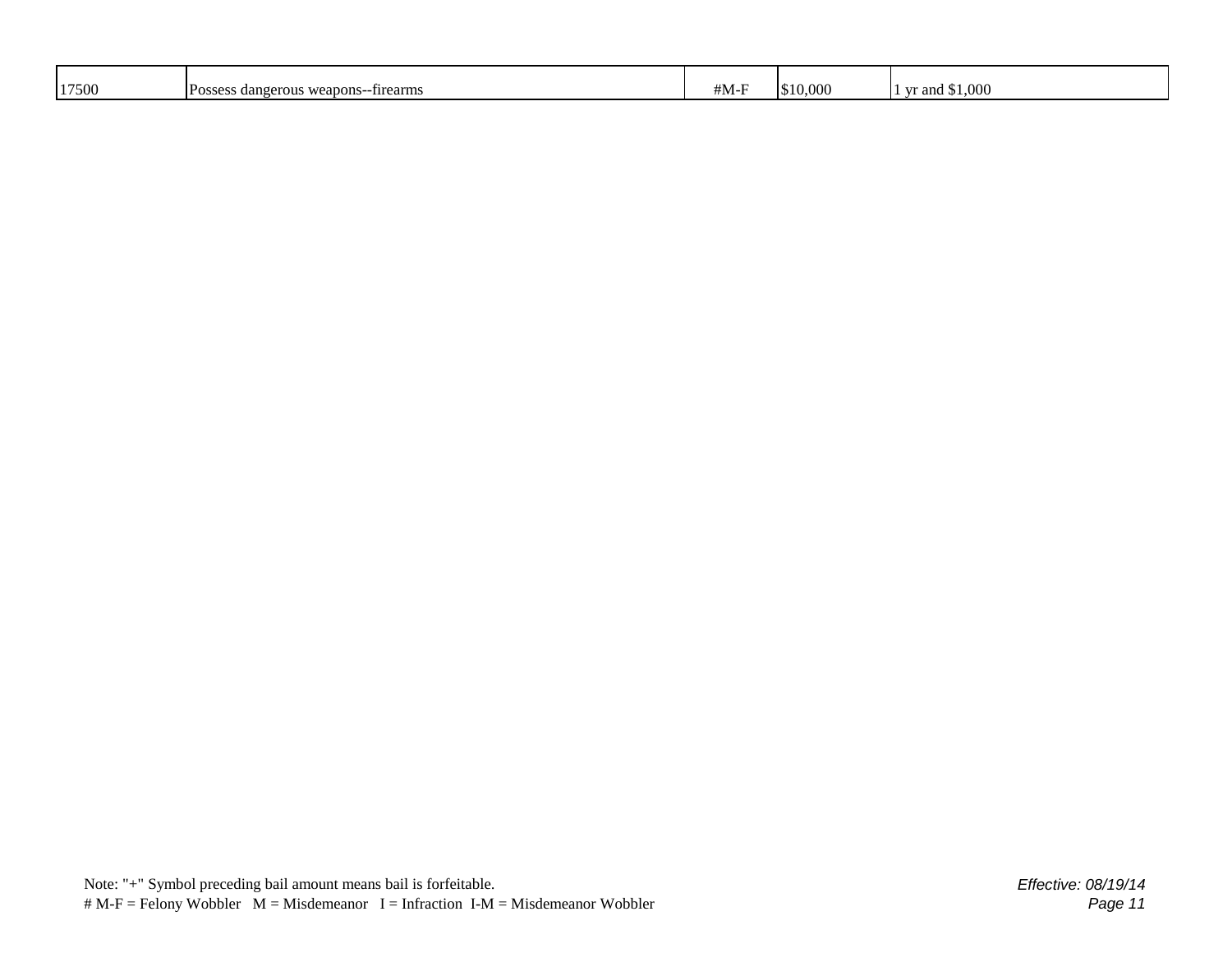| 17510 | Picketing with a concealed weapon                  | M            | \$10,000 | 6 months              |
|-------|----------------------------------------------------|--------------|----------|-----------------------|
| 18710 | Possession of destructive device                   | # $M-F$      | \$10,000 | 1 year                |
| 18735 | Sale of ammunition                                 | M            | \$5,000  | 6 months              |
| 19910 | Sale of BB gun to minor                            | M            | \$5,000  | 6 months              |
| 19915 | Sale of BB gun to minor without parental consent   | M            | \$5,000  | 6 months              |
| 22900 | Sale of tear gas                                   | M            | \$5,000  | l year                |
| 23920 | Possession of unmarked firearm                     | M            | \$5,000  | 6 months              |
| 25100 | Storage of loaded firearm $/ 1st$ degree           | $#M-F$       | \$10,000 | l year                |
| 25200 | Storage of firearm - child carries off premises    | M            | \$15,000 | 1 year                |
| 25400 | <b>Concealed firearm</b>                           |              | \$20,000 |                       |
| 25850 | Carrying concealed firearm in vehicle              | $\mathbf{M}$ | \$20,000 | 6 mos. and/or \$1,000 |
| 28250 | False firearm registration                         | M            | \$5,000  | 6 months              |
| 29010 | License requirement for firearm manufacturer       | M            | \$5,000  | 6 months              |
| 29800 | Possession of firearm by ex-con or narcotic addict | #M-F         | \$20,000 | 1 yr and/or $$1,000$  |

| <b>CHARGE</b>               | <b>DESCRIPTION</b>                                                                                                                                                 | TYPE # | <b>BAIL</b>            | <b>MAXIMUM SENTENCE</b>                                             |  |
|-----------------------------|--------------------------------------------------------------------------------------------------------------------------------------------------------------------|--------|------------------------|---------------------------------------------------------------------|--|
|                             | <b>BUSINESS &amp; PROFESSIONS CODE</b>                                                                                                                             |        |                        |                                                                     |  |
|                             | <b>NOTE:</b> \$5,000 bail for unscheduled M-F wobblers                                                                                                             |        |                        |                                                                     |  |
|                             | <b>NOTE:</b> \$2,500 bail for unscheduled B&P Code misdemeanors                                                                                                    |        |                        |                                                                     |  |
|                             | <b>NOTE:</b> \$100 bail for unscheduled B&P Code infractions                                                                                                       |        |                        |                                                                     |  |
| <b>B&amp;P 4149 B&amp;P</b> | 4140 B&P 4143 Furnish, sell, or possess hypodermic needle/syringe <b>NOTE:</b> A misdemeanor if<br>defendant "knowingly" violates statute; otherwise an infraction | $I-M$  | I: \$500<br>M: \$2,500 | I: $$500$ (B&P 4382(b)) M: 6 mos. and/or<br>$$1,000$ (B&P 43 82(a)) |  |
| 7028 B&P                    | Contracting without a license                                                                                                                                      | M      | \$5,000                | 6 mos. and/or $$2,000$                                              |  |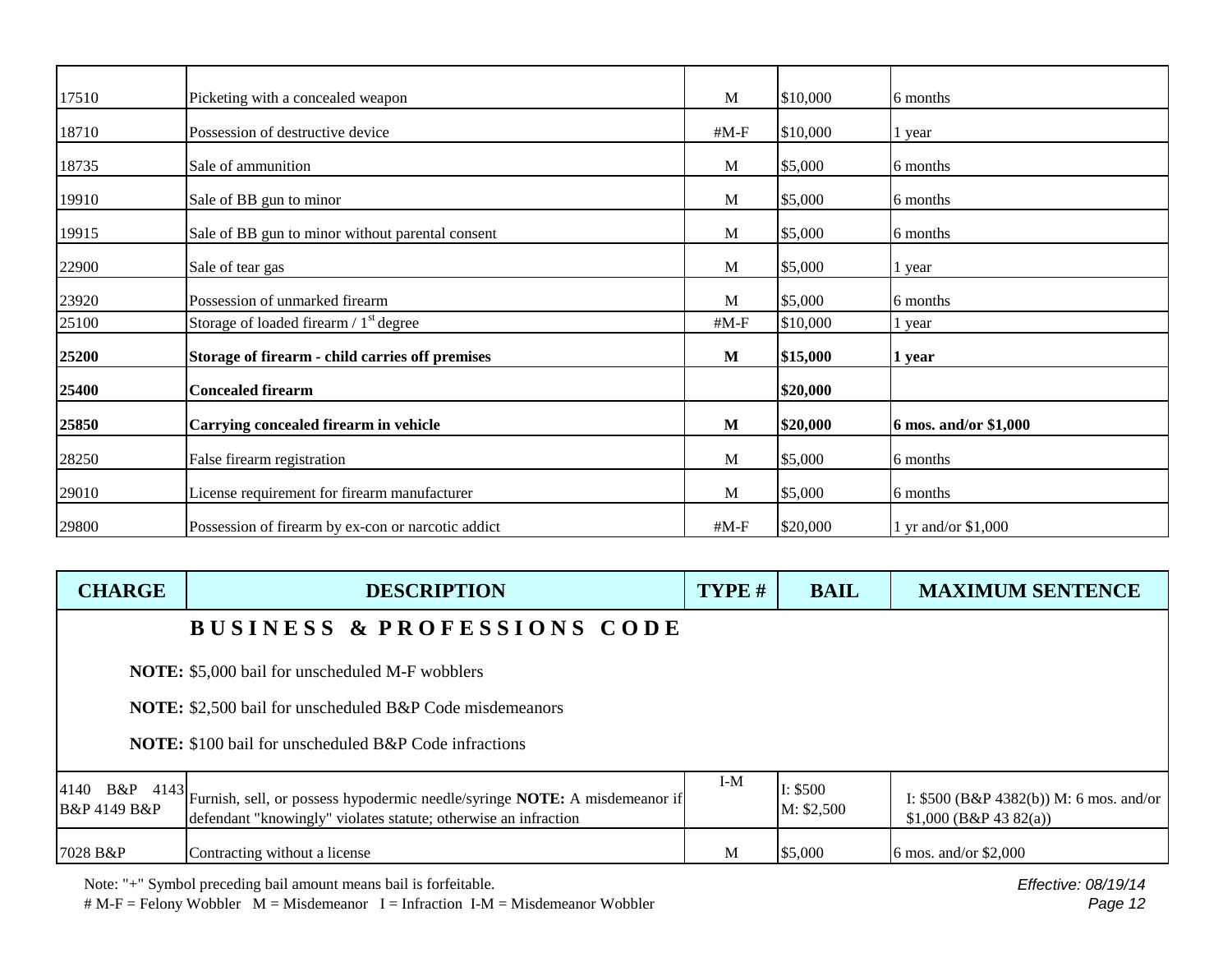| 23300 B&P      | Selling liquor without license                             | # $M-F$ | \$5,000 | 6 mos. and/or \$1,000          |
|----------------|------------------------------------------------------------|---------|---------|--------------------------------|
| 25607 B&P      | Poss. of distilled spirits with only beer and wine license | M       | \$2,500 | 6 mos. and/or $$1,000$         |
| $ 25631 B\&P$  | Selling liquor between 2-6 am                              | M       | \$2,500 | 6 mos. and/or \$1,000          |
| $25658(a)$ B&P | Selling liquor to minor                                    | M       | \$4,000 | $$1,000$ (\$250 min)           |
| 25658(b) B&P   | Minor consuming/purchasing liquor                          | M       | \$1,000 | \$250 and/or community service |
| $25662(a)$ B&P | Minor in possession of liquor                              | M       | \$1,000 | 6 mos. and/or $$1,000$         |
| 25665 B&P      | Minor entered and remained in public place                 | М       | \$500   | $$1000$ (\$200 min)            |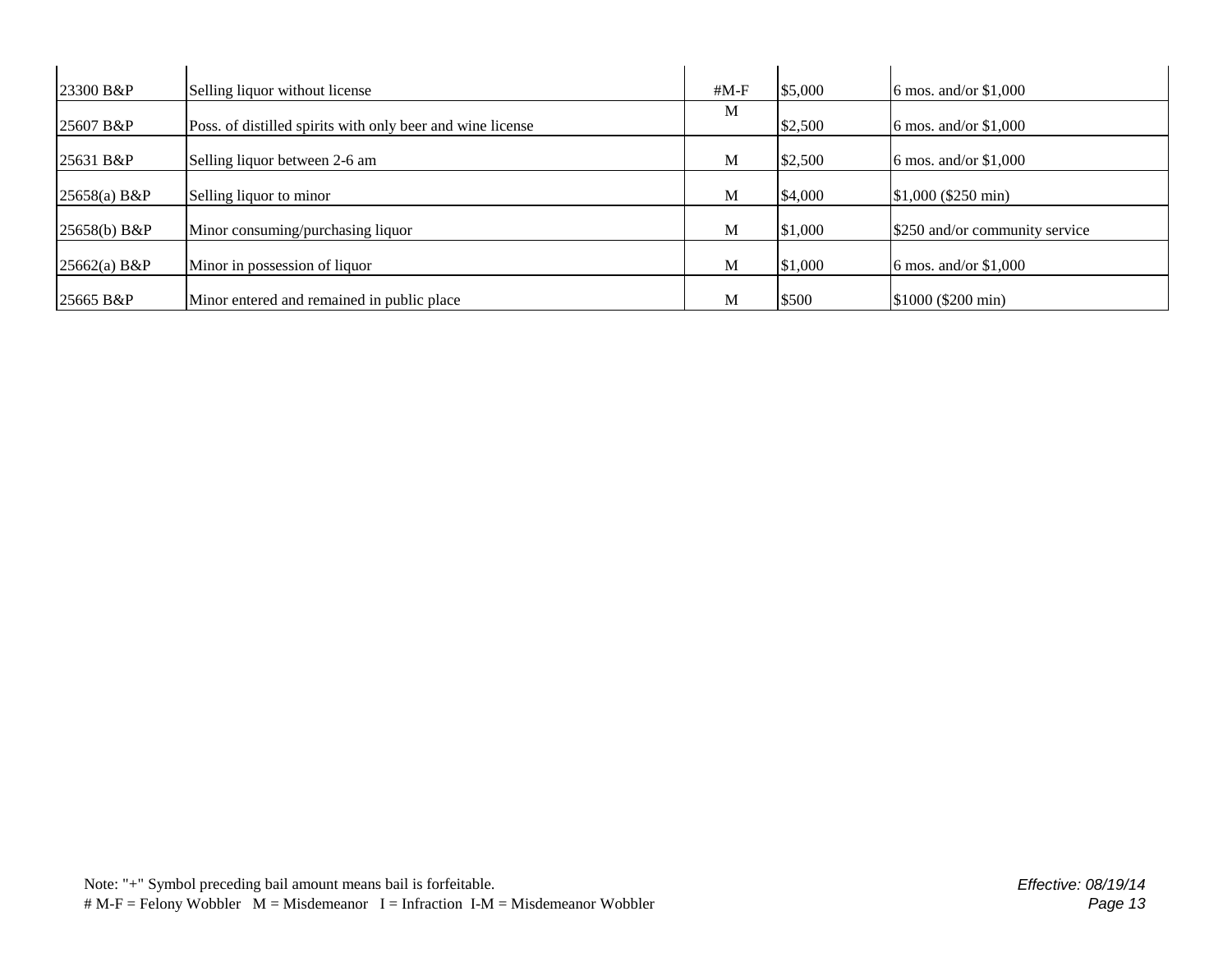| <b>OFFENSE</b> | <b>DESCRIPTION</b>                                          | TYPE # | <b>BAIL</b> | <b>MAXIMUM SENTENCE</b>                                            |
|----------------|-------------------------------------------------------------|--------|-------------|--------------------------------------------------------------------|
|                | EDUCATION CODE                                              |        |             |                                                                    |
| NOTE:          | \$5,000 bail for unscheduled M-F wobblers                   |        |             |                                                                    |
| NOTE:          | \$2,500 bail for unscheduled Ed.Code misdemeanors           |        |             |                                                                    |
|                |                                                             |        |             |                                                                    |
|                |                                                             |        |             |                                                                    |
|                |                                                             |        |             |                                                                    |
| <b>OFFENSE</b> | <b>DESCRIPTION</b>                                          | TYPE # | <b>BAIL</b> | <b>MAXIMUM SENTENCE</b>                                            |
|                | FOOD & AGRICULTURE CODE                                     |        |             |                                                                    |
| NOTE:          | \$5,000 bail for unscheduled M-F wobblers                   |        |             |                                                                    |
| NOTE:          | \$2,500 bail for unscheduled Food & Agric.Code misdemeanors |        |             |                                                                    |
|                |                                                             |        |             |                                                                    |
| NOTE:          | \$100 bail for unscheduled Food & Agric. Code infractions   |        |             |                                                                    |
| 5346 Food &    |                                                             |        |             | I: $$1,000$ (F&A 5309)<br>M: 6 months &/or \$1,000 (F&A 5309) (For |
| Agric.         | Attempt to conceal articles from inspection                 | $I-M$  | \$40        | 2nd or subsequent offense within 3 years)                          |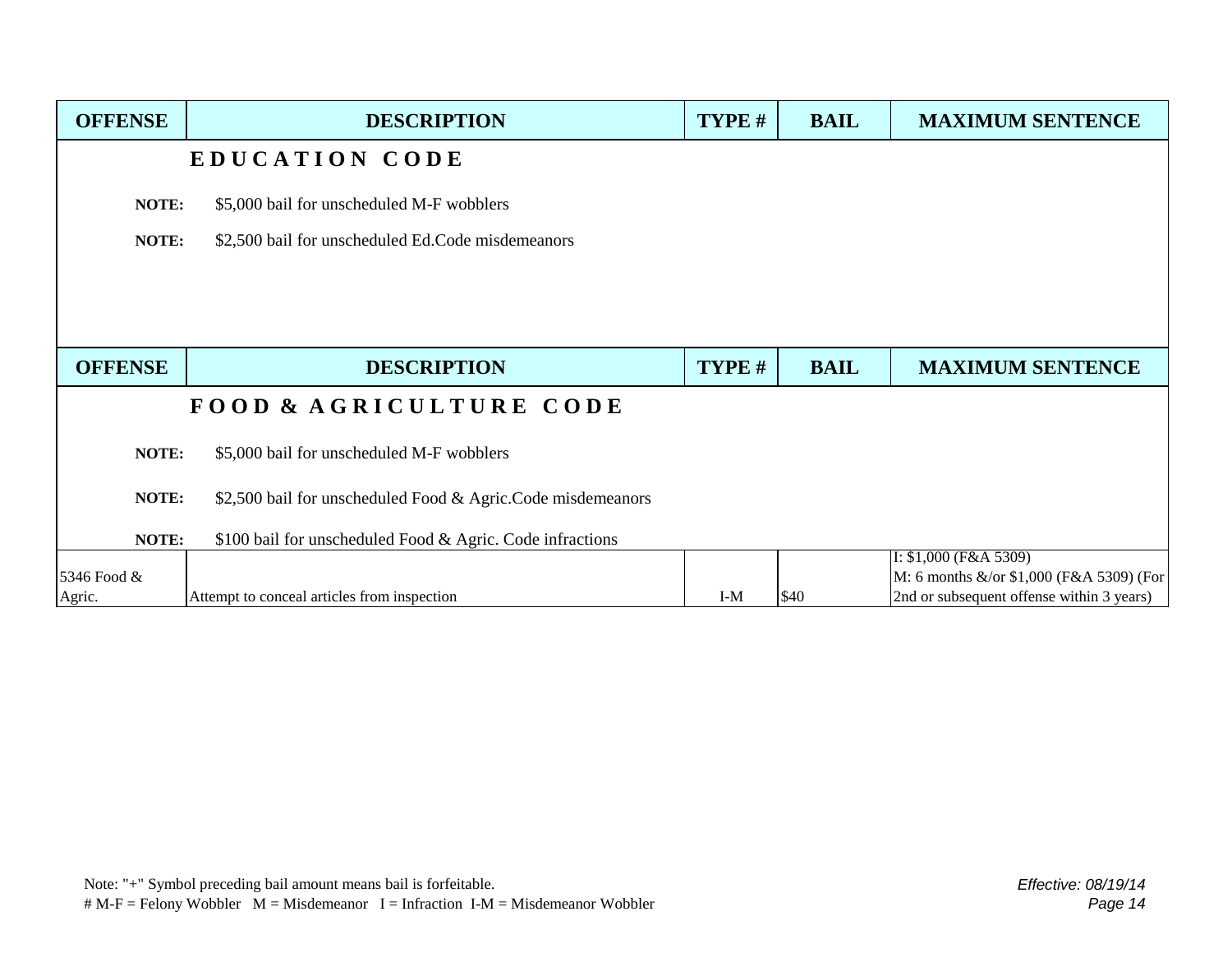| <b>CHARGE</b>  | <b>DESCRIPTION</b>                                                                                                                                                                           | TYPE # | <b>BAIL</b>                | <b>MAXIMUM SENTENCE</b>                                         |
|----------------|----------------------------------------------------------------------------------------------------------------------------------------------------------------------------------------------|--------|----------------------------|-----------------------------------------------------------------|
|                | <b>HEALTH &amp; SAFETY CODE</b>                                                                                                                                                              |        |                            |                                                                 |
| NOTE:          | \$5,000 bail for unscheduled M-F wobblers                                                                                                                                                    |        |                            |                                                                 |
| NOTE:          | \$1,500 bail for unscheduled H & S Code misdemeanors<br><b>[NOTE:</b> Bail for all H & S Code misdemeanors relating to food<br>preparation, storage, etc., is \$00 base plus penalty $]^{1}$ |        |                            |                                                                 |
| 11357(a) H&S   | Possession of concentrated cannabis                                                                                                                                                          | $#M-F$ | \$2,500                    | 1 yr and/or $$500$                                              |
| 11357(b) H&S   | Possession of 1 oz. Or less of marijuana other than concentrated cannabis                                                                                                                    |        | \$100                      |                                                                 |
| 11357(c) H&S   | Possession of more than 1 oz. of marijuana other than concentrated cannabis                                                                                                                  | M      | \$500                      | 6 mos. and/or $$500$                                            |
| 11360(b) H&S   | Offers to give away, transport, etc., 1 oz. or less of marijuana other than<br>concentrated cannabis                                                                                         | M      | \$100                      | \$100                                                           |
| 11364 H&S      | Possession of any device, contrivance or instrument used for injecting a<br>narcotic                                                                                                         | M      | \$2,500                    | 180 days and/or \$500<br>(15 days and \$30 min under H&S 11374) |
| 11365 H&S      | Visiting any room or place where narcotics are being used or have recently<br>been smoked                                                                                                    | M      | \$500                      | 180 days and/or \$500<br>(15 days and \$30 min under H&S 11374) |
| $11550(a)$ H&S | Under the influence of narcotics                                                                                                                                                             | M      | \$2,500                    | 1 yr (90 day min.) and/or \$1,000                               |
| 12677 H&S      | Possess dangerous fireworks without valid permit                                                                                                                                             | M      | \$500 base plus<br>penalty | 1 yr and/or \$1,000<br>(\$500 min. per H&S 12700)               |
| 13001 H&S      | Causing a fire by lighted cigarette, etc.                                                                                                                                                    | M      | \$5,000                    | 6 mos. and/or $$1,000$                                          |

¹ Limited to H&S Code sections 24101.3; 27550; 27551;27580; 27591; 27601; 27603 - 27611; 27613; 17621 - 27627; 27629-27632; 26635 - 27637; 27671 - 27673; 27675 - 27676; 27991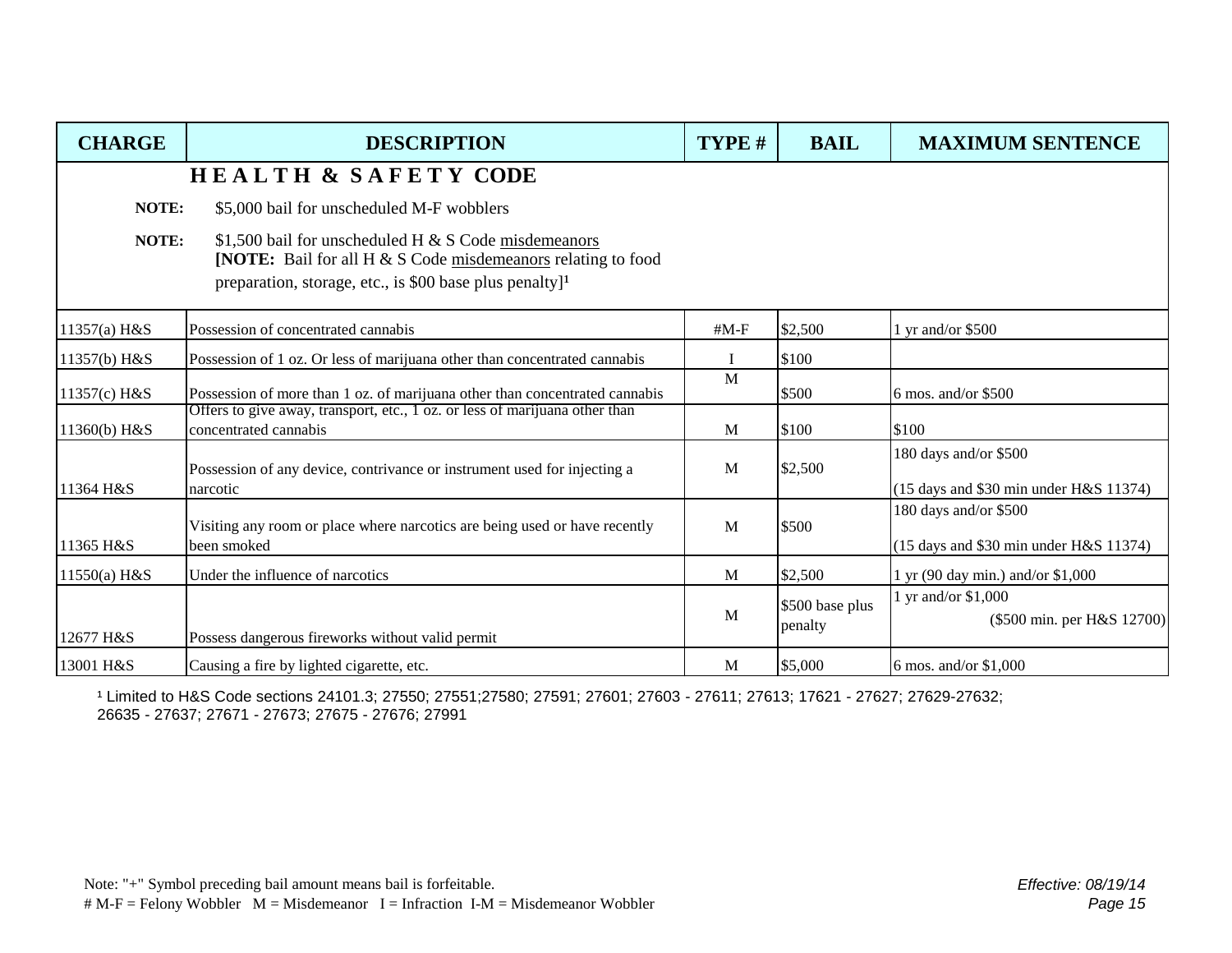| <b>CHARGE</b>                                                                | <b>DESCRIPTION</b>                                   | TYPE # | <b>BAIL</b> | <b>MAXIMUM SENTENCE</b> |  |  |
|------------------------------------------------------------------------------|------------------------------------------------------|--------|-------------|-------------------------|--|--|
|                                                                              | LABOR CODE                                           |        |             |                         |  |  |
|                                                                              | NOTE:<br>\$5,000 bail for unscheduled M-F wobblers   |        |             |                         |  |  |
| NOTE:                                                                        | \$2,500 bail for unscheduled Labor.Code misdemeanors |        |             |                         |  |  |
| $216(a)$ Labor                                                               | Failure to pay wages                                 | M      | \$5,000     | 6 mos. and/or \$1,000   |  |  |
|                                                                              |                                                      |        |             |                         |  |  |
|                                                                              |                                                      |        |             |                         |  |  |
| <b>CHARGE</b>                                                                | <b>DESCRIPTION</b>                                   | TYPE # | <b>BAIL</b> | <b>MAXIMUM SENTENCE</b> |  |  |
|                                                                              | REVENUE & TAXATION CODE                              |        |             |                         |  |  |
|                                                                              | NOTE: \$5,000 bail for unscheduled M-F wobblers      |        |             |                         |  |  |
|                                                                              |                                                      |        |             |                         |  |  |
| NOTE: \$2,500 bail for unscheduled Rev. & Tax. Code misdemeanors             |                                                      |        |             |                         |  |  |
|                                                                              |                                                      |        |             |                         |  |  |
| <b>CHARGE</b>                                                                | <b>DESCRIPTION</b>                                   | TYPE # | <b>BAIL</b> | <b>MAXIMUM SENTENCE</b> |  |  |
| STREET & HIGHWAY CODE                                                        |                                                      |        |             |                         |  |  |
|                                                                              |                                                      |        |             |                         |  |  |
| NOTE: \$5,000 bail for unscheduled M-F wobblers                              |                                                      |        |             |                         |  |  |
|                                                                              |                                                      |        |             |                         |  |  |
| <b>NOTE:</b> \$2,500 bail for unscheduled Street & Highway Code misdemeanors |                                                      |        |             |                         |  |  |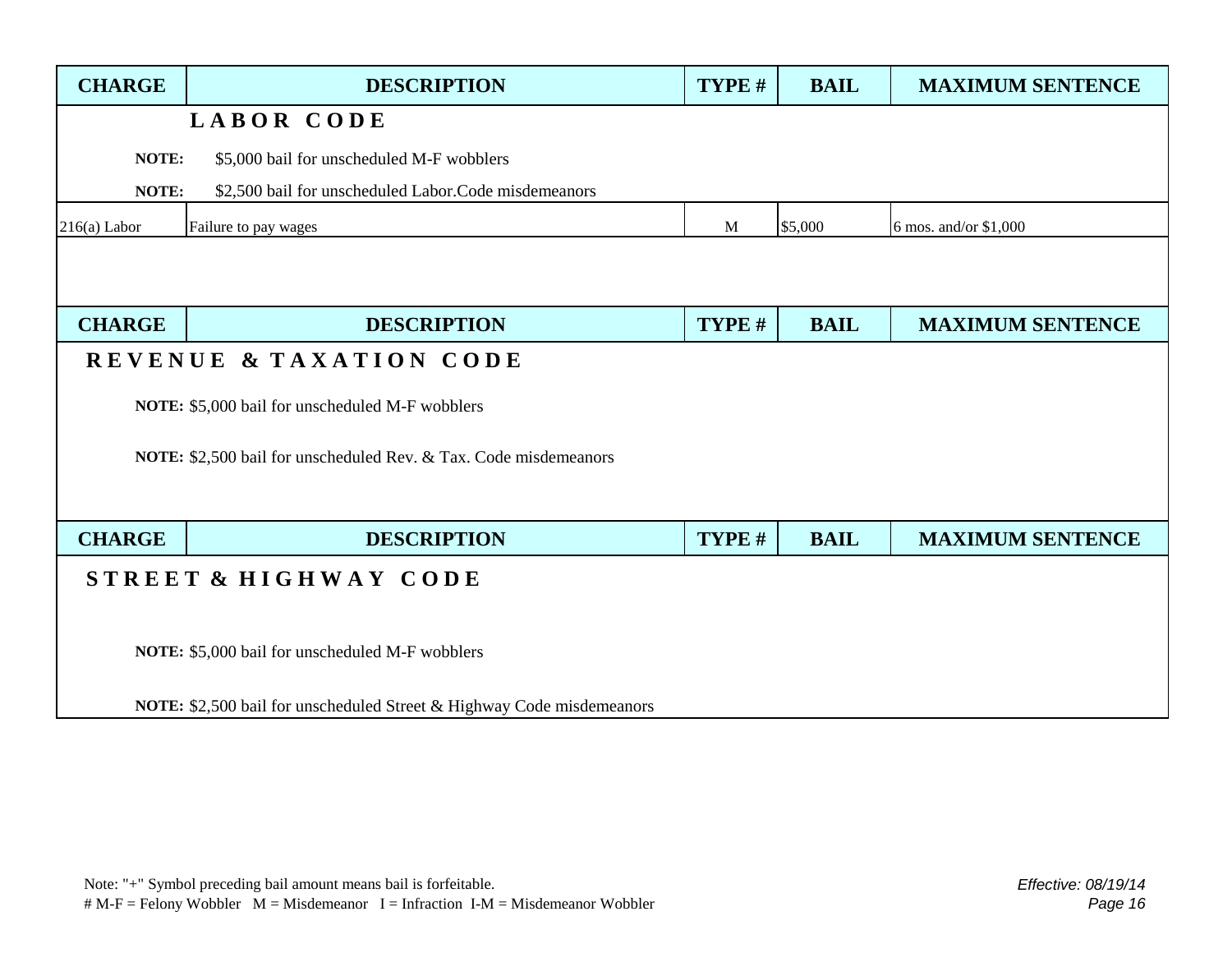| <b>CHARGE</b>               | <b>DESCRIPTION</b>                                                                                                               | TYPE # | <b>BAIL</b> | <b>MAXIMUM SENTENCE</b>       |  |  |
|-----------------------------|----------------------------------------------------------------------------------------------------------------------------------|--------|-------------|-------------------------------|--|--|
| UNEMPLOYMENT INSURANCE CODE |                                                                                                                                  |        |             |                               |  |  |
|                             |                                                                                                                                  |        |             |                               |  |  |
|                             | NOTE: \$5,000 bail for unscheduled M-F wobblers                                                                                  |        |             |                               |  |  |
|                             | NOTE: \$2,500 bail for unscheduled Unemp. Ins. Code misdemeanors                                                                 |        |             |                               |  |  |
|                             | 2101 Unemp. Ins. Making false statement to obtain or increase benefit                                                            | $M-F$  | \$2,500     | 1 yr and/or \$1,000 (UI 2117) |  |  |
|                             | 2110 Unemp. Ins. Employer failure to pay withholding                                                                             | $M-F$  | \$2,500     | 1 yr and/or \$1,000 (UI 2118) |  |  |
|                             |                                                                                                                                  |        |             |                               |  |  |
| <b>CHARGE</b>               | <b>DESCRIPTION</b>                                                                                                               | TYPE # | <b>BAIL</b> | <b>MAXIMUM SENTENCE</b>       |  |  |
|                             | WELFARE & INSTITUTIONS CODE                                                                                                      |        |             |                               |  |  |
| <b>NOTE</b>                 | \$5,000 bail for unscheduled M-F wobblers                                                                                        |        |             |                               |  |  |
| <b>NOTE</b>                 | \$2,500 bail for unscheduled Welf. & Inst. Code misdemeanors                                                                     |        |             |                               |  |  |
|                             | <b>[NOTE:</b> Bail for all $H \& S$ Code misdemeanors relating to food<br>preparation, storage, etc., is \$00 base plus penalty] |        |             |                               |  |  |
| 10980(c)(1) W&I             | Welfare fraud (Under \$400)                                                                                                      | M      | \$2,500     | 6 months and/or \$500         |  |  |
| 10980(c)(2) W&I             | Welfare fraud (Over \$400)                                                                                                       | $M-F$  | \$5,000     | 1 year and/or $$1,000$        |  |  |
|                             |                                                                                                                                  |        |             |                               |  |  |
|                             |                                                                                                                                  |        |             |                               |  |  |